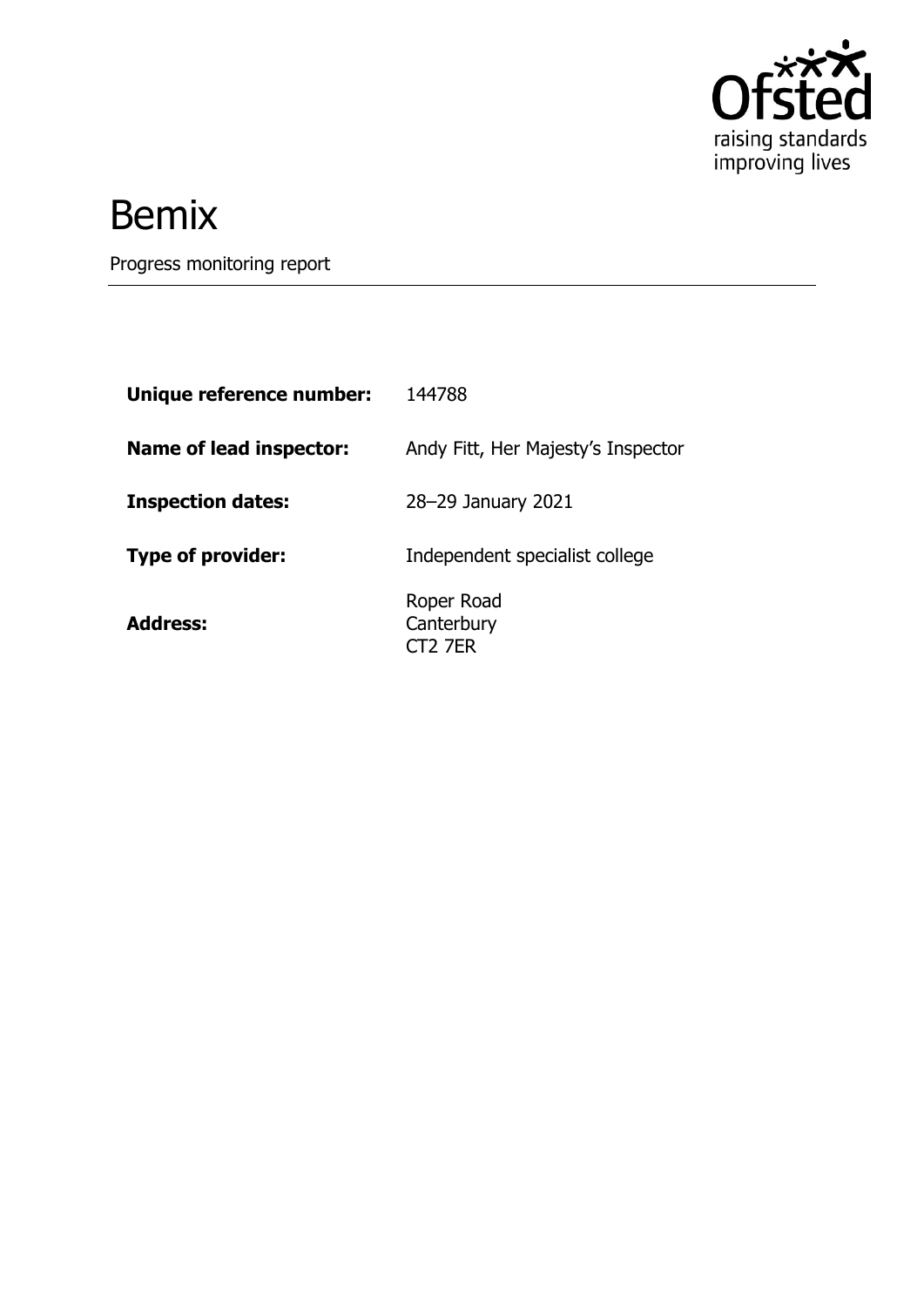

## **Monitoring visit: main findings**

### **Context and focus of visit**

Bemix was last inspected in March 2019. At that time, inspectors judged the overall effectiveness of the provision to be requires improvement.

This monitoring visit focused on the extent to which leaders and those responsible for governance are taking effective action to provide education in the current circumstances. It was undertaken as outlined in the [operational note on visits carried](https://www.gov.uk/guidance/january-2021-further-education-and-skills-providers)  [out from January 2021](https://www.gov.uk/guidance/january-2021-further-education-and-skills-providers) and with reference to the further education and skills handbook.

These visits are to help learners, parents, employers and government understand how providers are meeting the needs of learners in this period, including those with high needs and those with special educational needs and/or disabilities.

Following changes to government guidance and the imposition of COVID-19 (coronavirus) lockdown restrictions, inspectors carried out this monitoring activity remotely. As a result, the range of evidence available to inspectors was narrower than would be the case during an on-site inspection. Therefore, this report provides a more limited level of assurance.

The impact of COVID-19 has been taken into account in the findings and progress judgement below. Inspectors did not evaluate leaders' response to COVID-19 during the spring and summer of 2020, when the provider was not open to all learners and there were no national expectations regarding remote education.

#### **Theme**

**What progress are leaders and those responsible for governance making to ensure that staff teach a curriculum and provide support to meet learners' needs, including the provision of remote/online learning?**

#### **Reasonable progress**

Leaders and managers have dealt with most of the weaknesses identified at the previous inspection. However, a few remain.

Since the previous inspection, leaders have strengthened their arrangements for governance by appointing a new external management committee member. Committee members, both of whom are highly experienced in education and supported internships, successfully hold senior leaders to account. They scrutinise information in detail and challenge leaders effectively to improve. Leaders acknowledge that they need to make further progress with their arrangements for effective governance. They appreciate that the work of the two external committee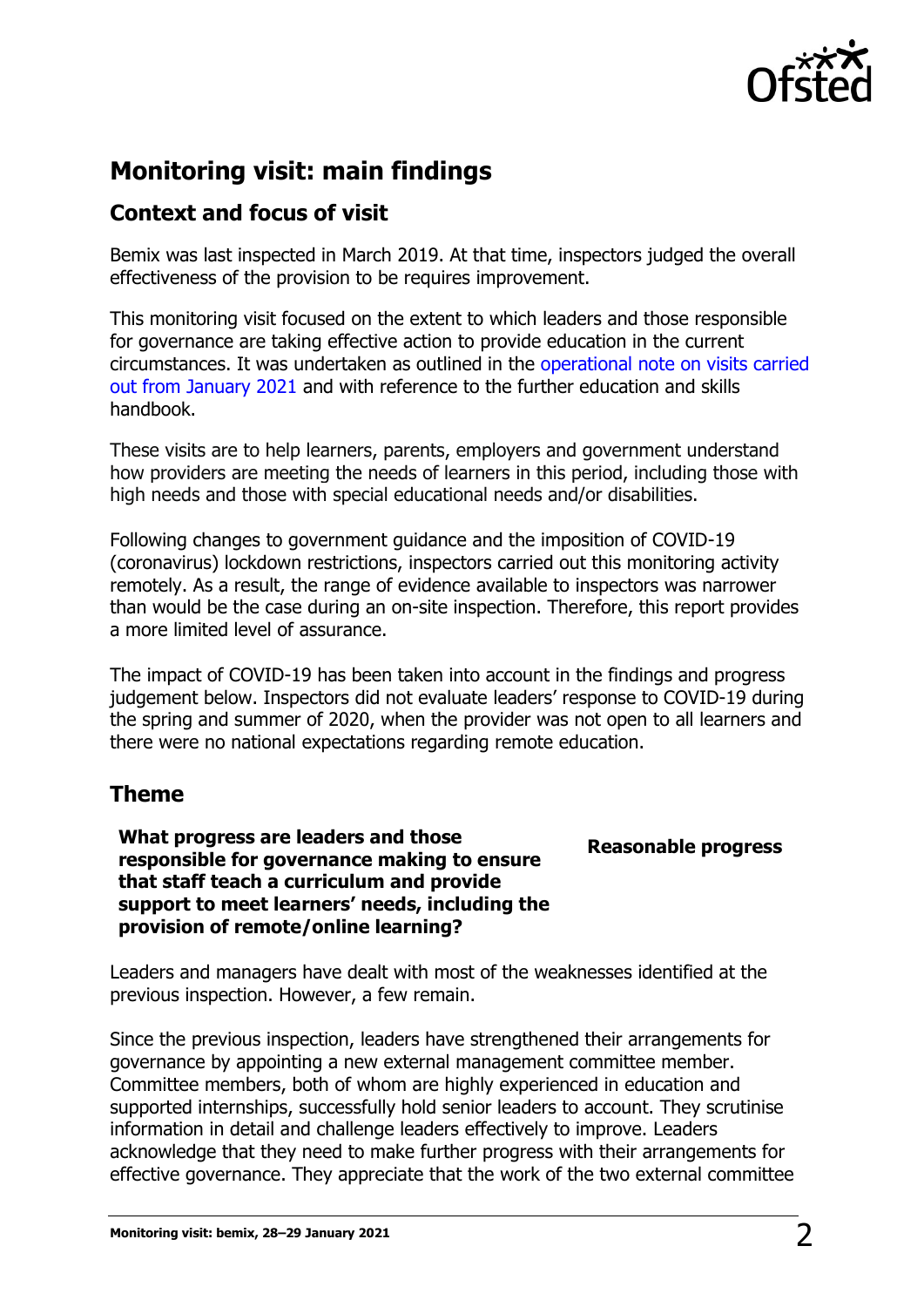

members is currently unsustainable. Leaders are working to increase the membership and skills of this committee.

Leaders and managers meet frequently with staff to check and improve the quality of remote, online and classroom lessons. Leaders have improved the way they assess students' needs at the start of their programmes. They appointed a new staff member to oversee these processes and moved their initial advice and guidance sessions with students to much earlier in the year. This has helped staff make sure that the support that students need is in place when they start their learning. Students benefit from these changes as staff can talk with them and their parents before learning starts to alleviate anxiety. Leaders and governors understand that they need to improve further their systems for checking and enhancing the quality of education.

Staff now track the development of students' English and mathematics knowledge and skills in much greater detail than at the time of the previous inspection. Staff ensure that students develop skills in these subjects in all aspects of the curriculum rather than solely in functional skills lessons. Staff share this evidence of progress with students to improve their confidence. Teachers use the results of students' initial skills assessments to plan detailed and individualised learning for students.

A far greater proportion of students take qualifications in English and mathematics than at the time of the previous inspection. Leaders have enhanced students' programmes by increasing the range of vocational qualifications they can take to help them with their next steps. Leaders also introduced a suite of qualifications to build students' confidence and skills for work. For example, students interested in progressing to work in building trades gain their construction skills certification scheme (CSCS) card and those who want to work in food preparation industries take food hygiene qualifications.

As a result of the pandemic, no students finishing their courses in 2020 were able to progress to paid employment. To support these students, leaders created a new second year course to give them a better chance of employment. As a result of lockdowns, only very small numbers of students are currently able to benefit from work placements. To compensate for this, leaders introduced a new job club to help prepare students for employment.

Bemix has remained open for students throughout the pandemic and currently around half of the students attend lessons on site. Other students, many of whom are highly vulnerable and shielding, access lessons remotely. Leaders ensure that all students have their own computer to enable them to access online lessons and that students know how to keep themselves safe when working online. Leaders trained staff to help them plan and teach online lessons effectively. Staff sensibly reordered the curriculum to ensure that students learned about topics such as staying safe online and mental health at the start of their courses.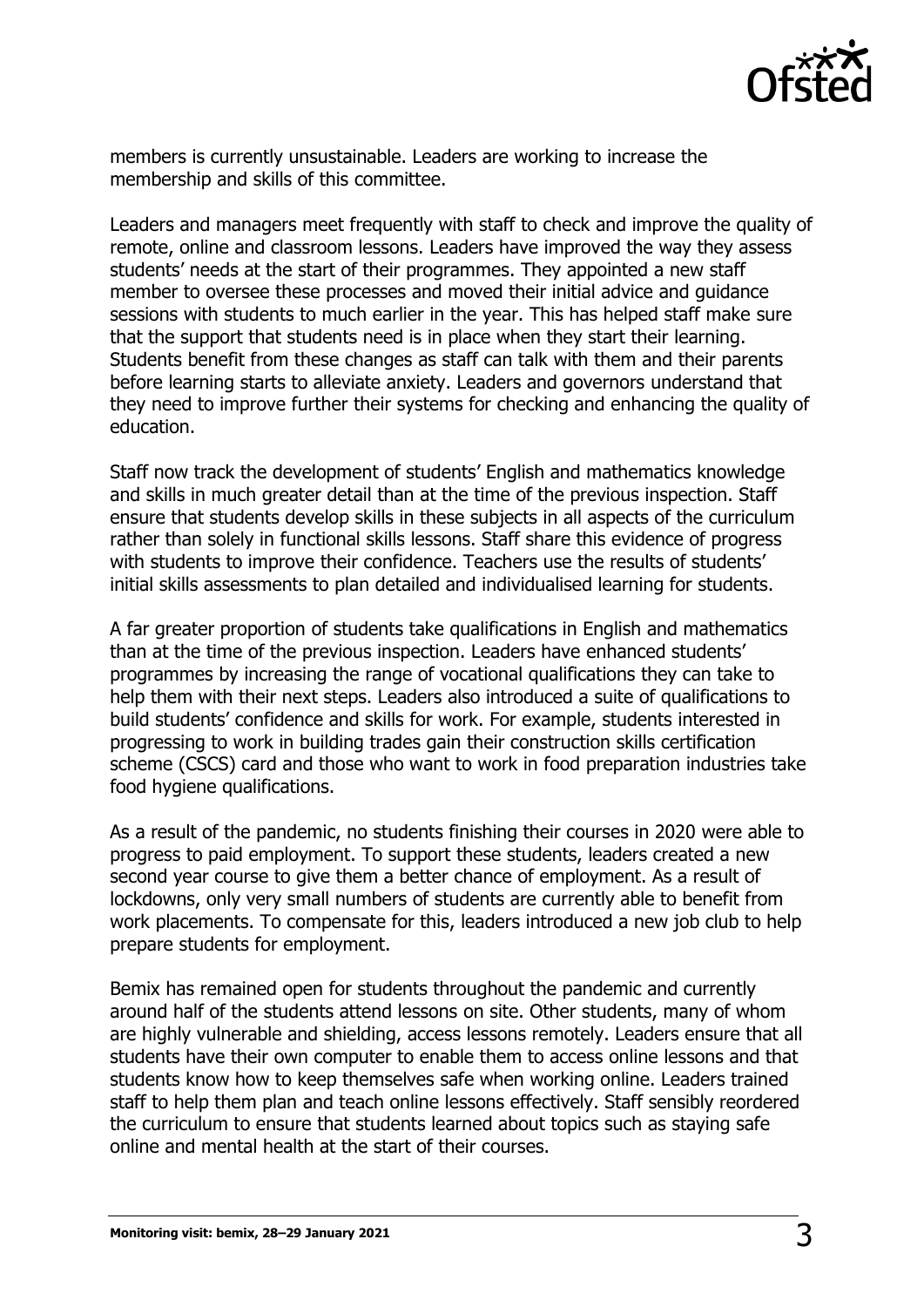

Teachers know and support their students well. All students who started at bemix in September 2020 are currently continuing with their learning. Teachers understand the different abilities and needs of students and use this information to plan learning carefully. Staff work closely with students making slow progress to identify and fill gaps in their knowledge and skills. The small number of students that inspectors met during the visit have become more confident during their time at bemix. They talked about how their budgeting skills had improved and how they now felt able to compare prices in shops. They explained about the dangers of county lines and gangs, and how to use their privacy settings to keep safe when online. They described how they had become confident about travelling to bemix as a result of their learning.

Leaders and those responsible for governance should take further action to:

- widen the membership and skills of the management committee to provide strong scrutiny and challenge to senior leaders and managers
- $\blacksquare$  identify in detail the steps that they need to take to improve further the effectiveness of their quality assurance systems.